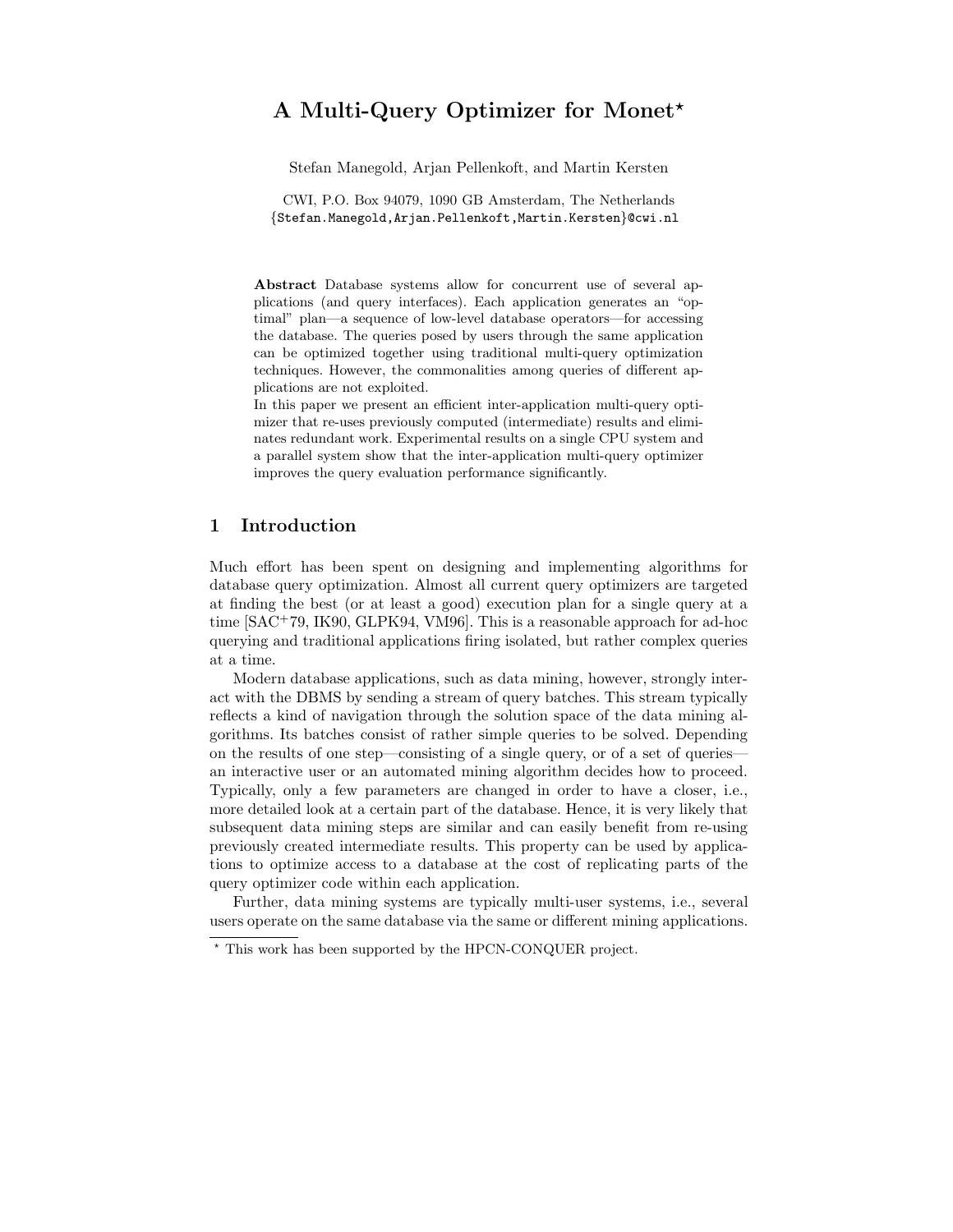Although the users act independently, formulating different queries, it is not unusual that the database system has to execute identical basic (but expensive) operations several times to satisfy the different requests. Unfortunately, this property cannot be exploited by a single product/application, as it is outside its scope of control.

Obviously, there are two sources of optimization that can be exploited if multiple queries are considered: re-use of previously calculated (and cached) intermediate results and elimination of redundant work. This calls for a new type of inter-application multi-query optimizer that is able to detect and exploit such optimization opportunities in a stream of individually optimized queries that originate from various applications.

The issue itself, multi-query optimization (MQO), has received limited attention in the database research community. As query optimization was shown to be NP-complete [IK84, SM97] it is not surprising that the problem of MQO is also NP-complete [SG90]. MQO can therefor only be achieved using heuristics [Jar85] or probabilistic techniques.

Early works [Fin82, Sel88] show that ad hoc queries can benefit from using materialized results generated by earlier queries, even if only equivalent expressions are considered. The savings can be considerable when compared to single query processing. Shim et al. [SSN94] propose improved heuristics to search for the global optimum in the state space that models all alternatives for evaluating a batch of queries. Chakravarthy and Minker [CM86] use a multi-query graph for representing multiple SPJ queries. Again, heuristics are used to identify common subexpressions and transform the graph into an evaluation strategy without applying a search algorithm. Chen and Dunham [CD98] improve these heuristics by, o.a., considering partial overlapping selection predicates.

All previous work on MQO considered a single application which allows for a unified query abstraction level to perform common subexpression elimination. However, a multi-query optimizer at the inter-application level, as we study in this paper, cannot take advantage of these techniques.

In [RC88, AR92], frameworks for analyzing the MQO problem are proposed. One of the issues addressed is that each type of (multi) query optimization should be done at the appropriate level of abstraction — e.g., one level for determining the appropriate join order and one to determine the join implementation. Furthermore, they point out that a multi-query optimizer should at least perform as well as a single query optimizer. Illustrative for this approach is the paper [KDB94], where the MQO is done at the algorithm-level to exploit the re-use of (temporary) hash tables.

In this paper we introduce a novel architecture to bring inter-application query-optimizer back into the mainstream of research. The prime innovation is to organize the query optimization problem into three tiers: Strategic optimization, Tactical optimization and Operational optimization. At each tier, different sources of optimization are exploited. The strategic tier uses the application (-model) knowledge, such as foreign-key dependencies, semantic integrity constraints, and user-application focus to derive a query execution plan.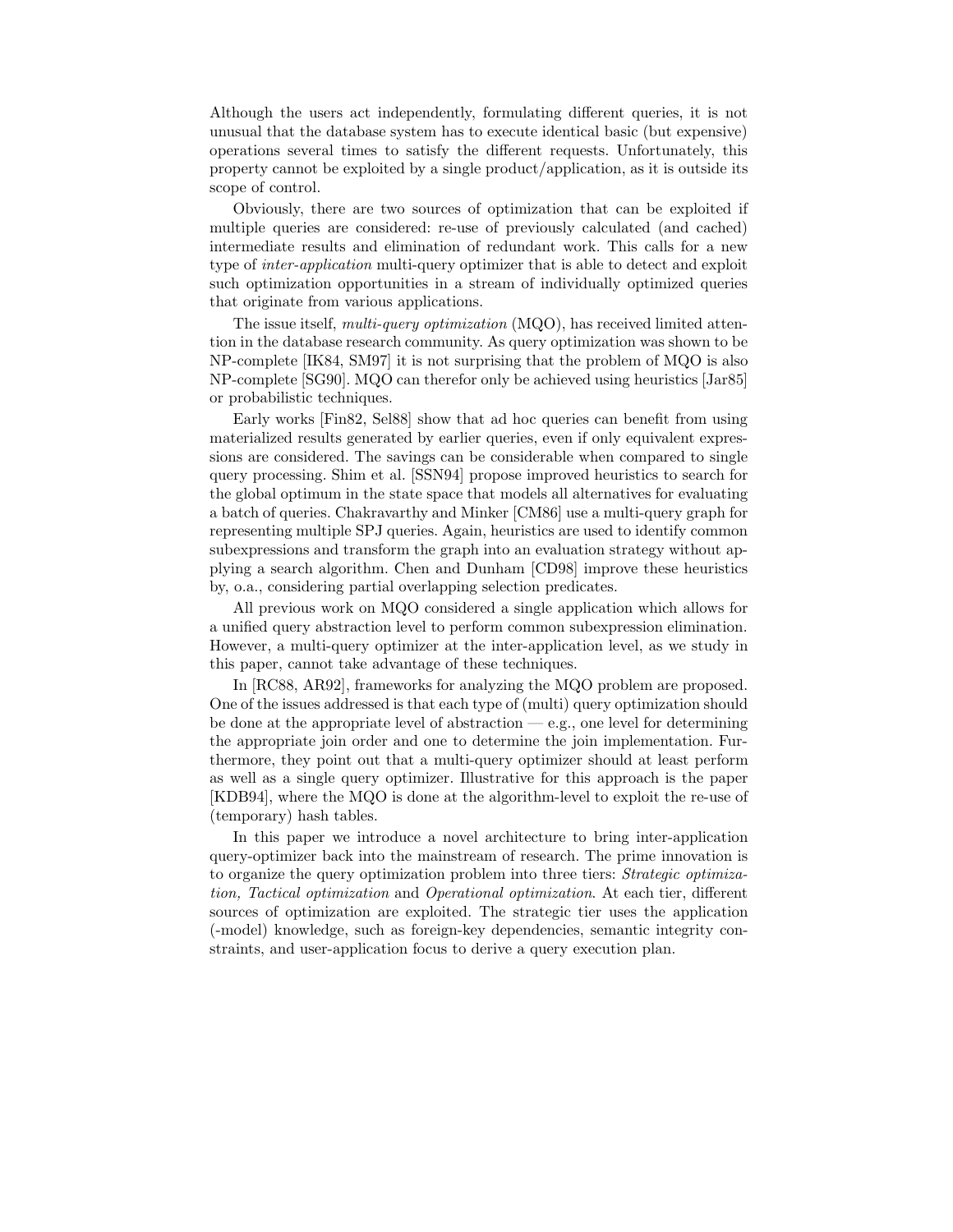

**Figure 1.** System Architecture

The tactical optimizer is geared at balancing the resources amongst competing queries. This involves both recognition of commonalities amongst (interand intra-application) requests and methods to exploit potential parallelism and replication at the database back-ends.

The operational optimizer decides at run time which is the most suitable algorithm for performing low-level database operation, e.g., it chooses between a hash join or a nested loops join. Also the re-use of dynamically created hash tables is done at this level.

In this paper, we present a multi-query optimizer for the middle tier (tactical optimization) that is focused on but not limited to query workloads generated by a specific, commercial data mining application. The optimizer keeps a history of calculated intermediate results to re-use them in subsequent queries and it detects common subexpressions of multiple queries to avoid redundant work.

Section 2 provides a short overview of the system and our focal data mining product. Section 3 illustrates by an extensive example the opportunities for interand intra-application in a data mining context. Section 4 reports on the results obtained using the DD Benchmark, a metric for judging the capabilities of a DBMS for interactive data mining. We conclude with a short outlook on the extensions planned for the tactical optimizer.

# **2 System Architecture**

Our system architecture in depicted in Figure 1. The Monet database engine [BK95] is used as back-end server for multiple applications. The applications use the Monet Interpreter Language (MIL) [BK99], an algebraic query language,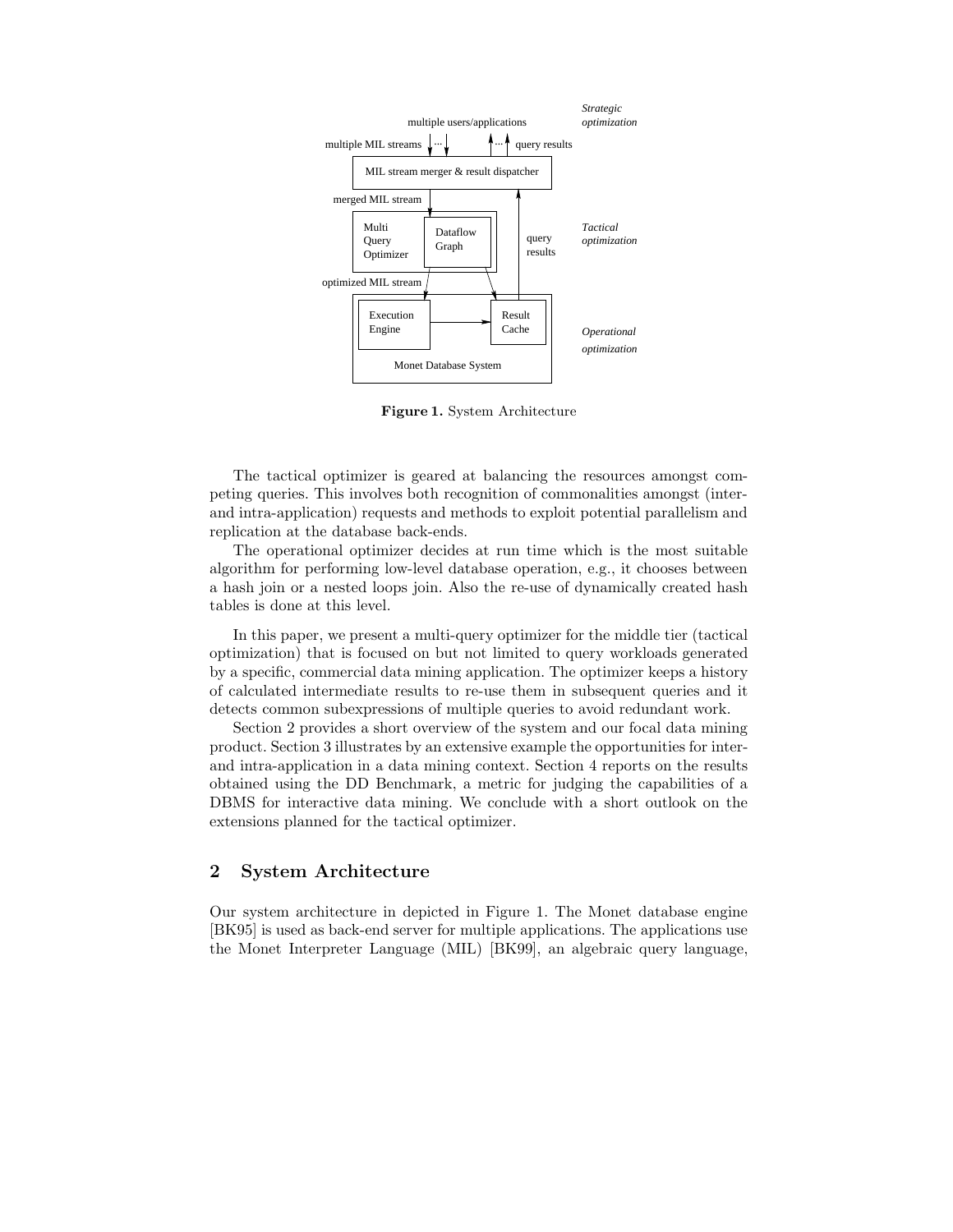

**Figure 2.** Vertically Decomposed Storage in BATs

to communicate with the back-end engine. Each application first optimizes its query individually on a logical level, e.g., algebraic operators are re-ordered to minimize the data volume to be handled. Then, the application translates each query into a sequence of MIL statements.

Our multi-query optimizer is placed between the applications and Monet. It takes the unified stream of MIL statements from the applications as input and produces an optimized stream of MIL statements to be sent to Monet for execution. We will describe the multi-query optimizer in detail in Section 3.

#### **2.1 Monet**

Monet is a main-memory database kernel developed at CWI. It is targeted at achieving high performance on query-intensive workloads, such as created by OLAP or data mining applications. Monet uses the Decomposed Storage Model (DSM) [CK85], storing each column of a relational table in a separate binary table, called a Binary Association Table (BAT). A BAT is represented in memory as an array of fixed-size two-field records [OID,value], or Binary UNits (BUN). The OIDs in the left column are unique per original relational tuple, i.e., they link all BUNs that make up a original relational tuple (cf. Figure 2). The major advantage of the DSM is that it minimizes I/O and memory access costs for column-wise data access which occurs frequently in OLAP and data mining workloads [BRK98, BMK99].

#### **2.2 Data Surveyor**

Most existing data mining tools employ specialized data structures and algorithms to manipulate mass data outside the DBMS. Data Surveyor of Data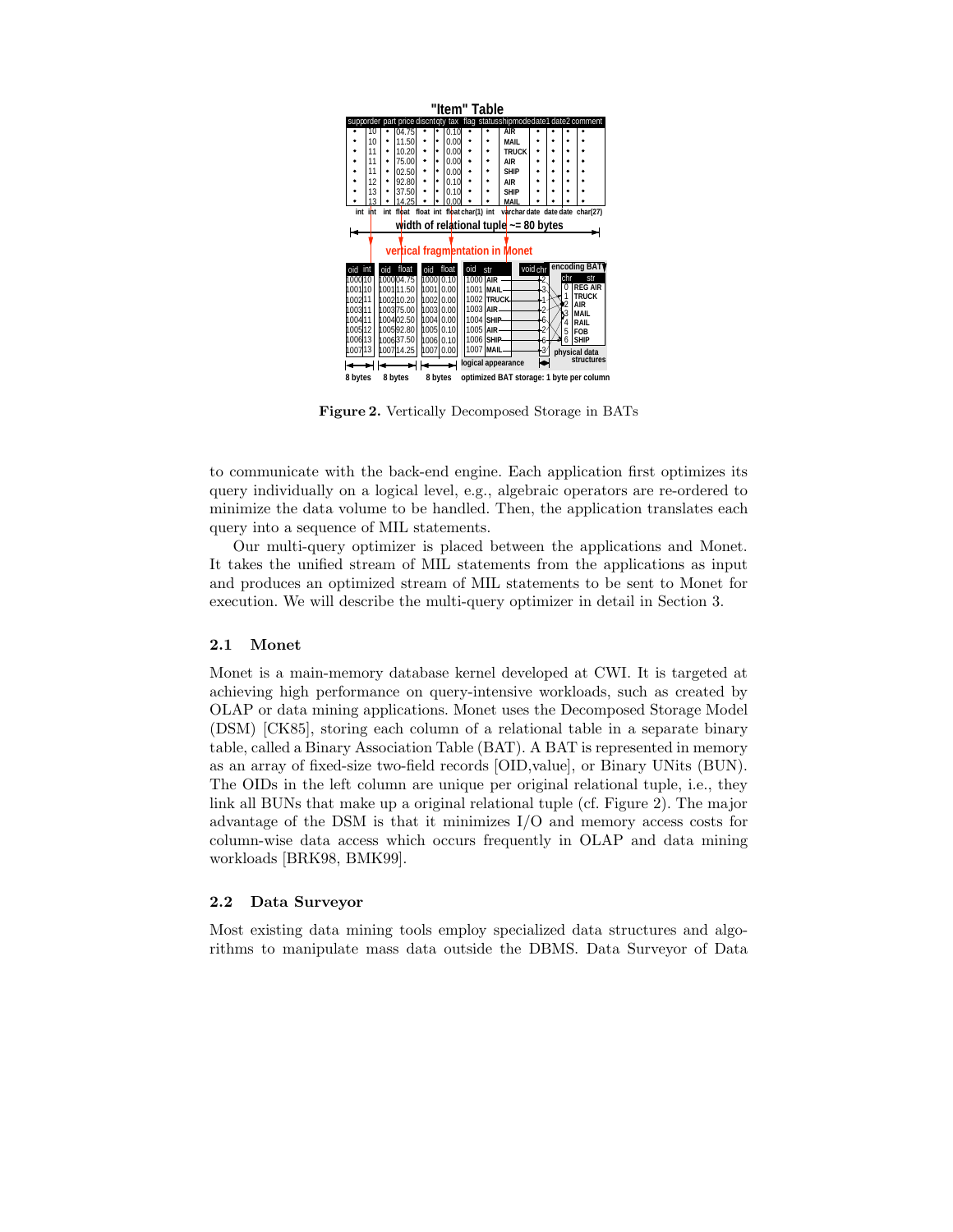Distilleries, however, integrates data mining with a DBMS using a 3-tier architecture:

- **GUIs** taking the form of Java applets. Apart from a powerful expert data mining interface, Data Surveyor provides pre-cooked user interfaces tailored to special end-user requirements.
- **Data Mining Kernel** containing tens of data-mining specific algorithms. This component directs the data mining operations and translates a data mining task into multiple DBMS queries.
- **DBMS back-end** can be all SQL-speaking commercial (parallel) DBMSs. Further, Monet can be used as high-performance back-end.

To facilitate the translation of a data mining task into DBMS queries, the Data Mining Kernel uses a unique algorithmic framework that decomposes data mining algorithms in three orthogonal dimensions:

- **–** a modeling language for expressing hypotheses,
- **–** a quality function for testing the quality of a hypotheses, and
- **–** a search strategy for looking for interesting hypotheses.

# **2.3 DD Benchmark**

The Drill Down Benchmark (short: DD Benchmark) is designed to measure DBMS performance on a typical data mining query load. The benchmark is formulated as a typical data mining task, which in turn is translated into DBMS queries. The mining task mimics a customer loyalty application, a common and prototypical data mining problem. In this task, a company wants to find profiles for (un)reliable groups of customers.

The DD Benchmark uses decision rules as the modeling language to describe such customers, where the rules are simple conjunctions of selections on the attributes of the mining table. The quality of such rules is expressed as a confidence interval and a beam-search algorithm is used to find interesting hypotheses.

The mining table contains 1 million customer records, consisting of 100 attributes. Six attributes play a role in the mining task. A detailed description of the DD Benchmark is available in [BRK98].

### **3 Multi-Query Optimizer**

In this Section, we present an overview of the multi-query optimization facilities embodied by our prototype optimizer.

#### **3.1 Concept**

Our optimizer mainly focuses on the following optimization potentials: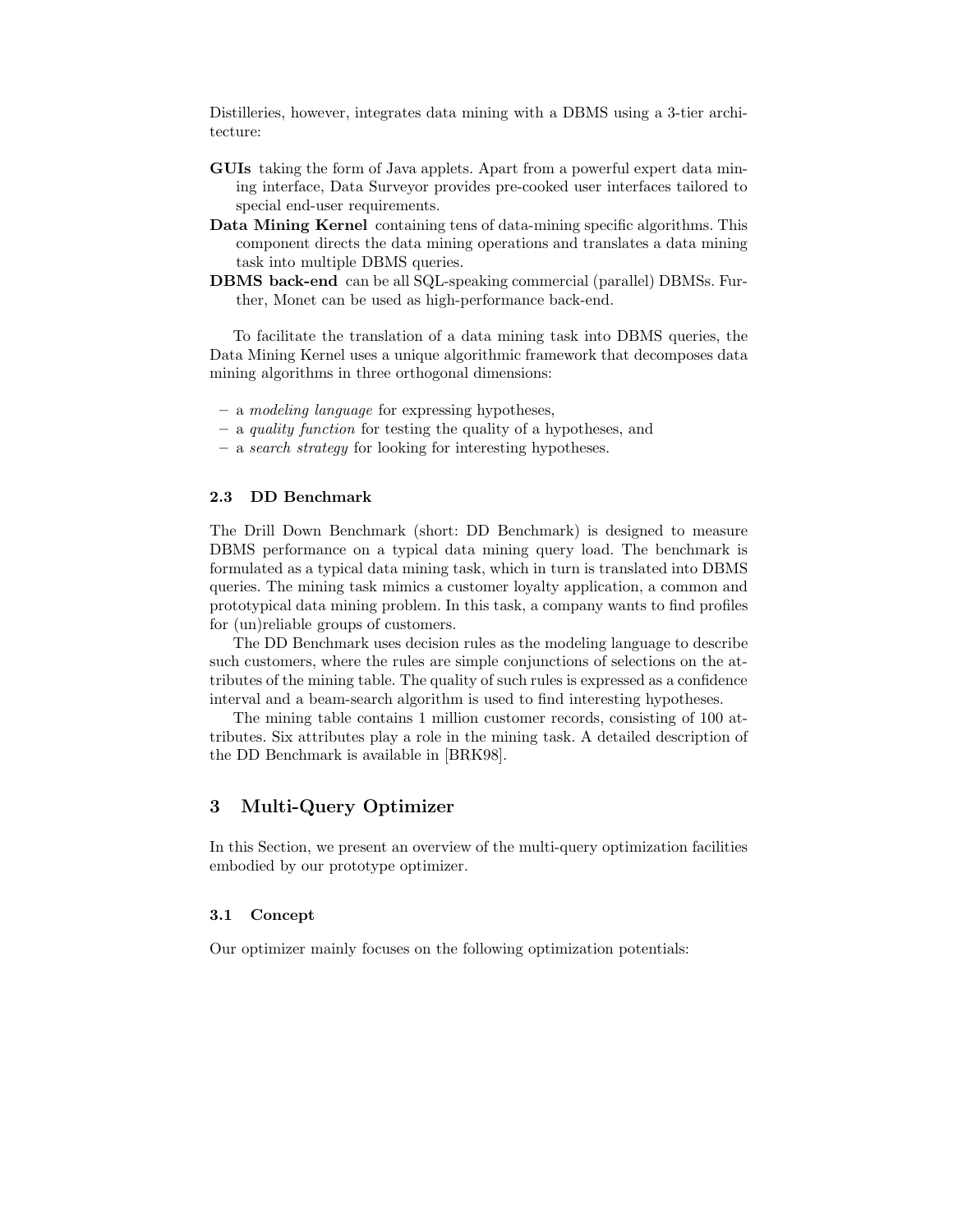- **elimination of common (sub-)expressions** Especially in a data mining scenario, it is very likely that several queries to the same database will shared at least some subexpressions. Evaluating identical subexpressions several times (once per query) is of course redundant work. Hence, our optimizer identifies such common subexpressions, schedules each subexpression only once for evaluation and ensures that all queries can use the respective intermediate result without any additional costs once it has been generated.
- **re-use of cached intermediate results** Common subexpression may not only occur among queries that are optimized at the same time. Rather, a query might also require an intermediate result that has already once been calculated for an earlier query. Hence, we keep intermediate results materialized in main memory for later re-use.
- **parallelization** Monet and MIL offer the possibility of parallel query execution. On a shared-memory multi-processor machine, for instance, a multithreaded Monet engine can evaluate multiple independent MIL statements concurrently. Our optimizer takes care of that by identifying independent statements and scheduling them for concurrent execution.

#### **3.2 Example**

As a simple example, consider a relation "customer" with four attributes ("gender","age","marital","reliable") and the following four SQL queries taken from the DD Benchmark. Besides selections, the queries contain groupings and aggregations, the most frequent tasks in data mining.

```
Q1: SELECT age, reliable, count(*)
    FROM customer
    WHERE gender = 'f'
    GROUP BY age, reliable;
Q2: SELECT marital, reliable, count(*)
    FROM customer
    WHERE gender = 'f'
    GROUP BY marital, reliable;
Q3: SELECT age, reliable, count(*)
    FROM customer
    WHERE gender = 'm'
    GROUP BY age, reliable;
Q4: SELECT marital, reliable, count(*)
    FROM customer
    WHERE gender = 'm'
    GROUP BY marital, reliable;
```
In Monet, the relation is stored in five BATs: "C\_gender", "C\_age", "C marital", and "C reliable". The SQL queries translate to the following four MIL programs. The "Vij" are variables that store the materialized intermediate results.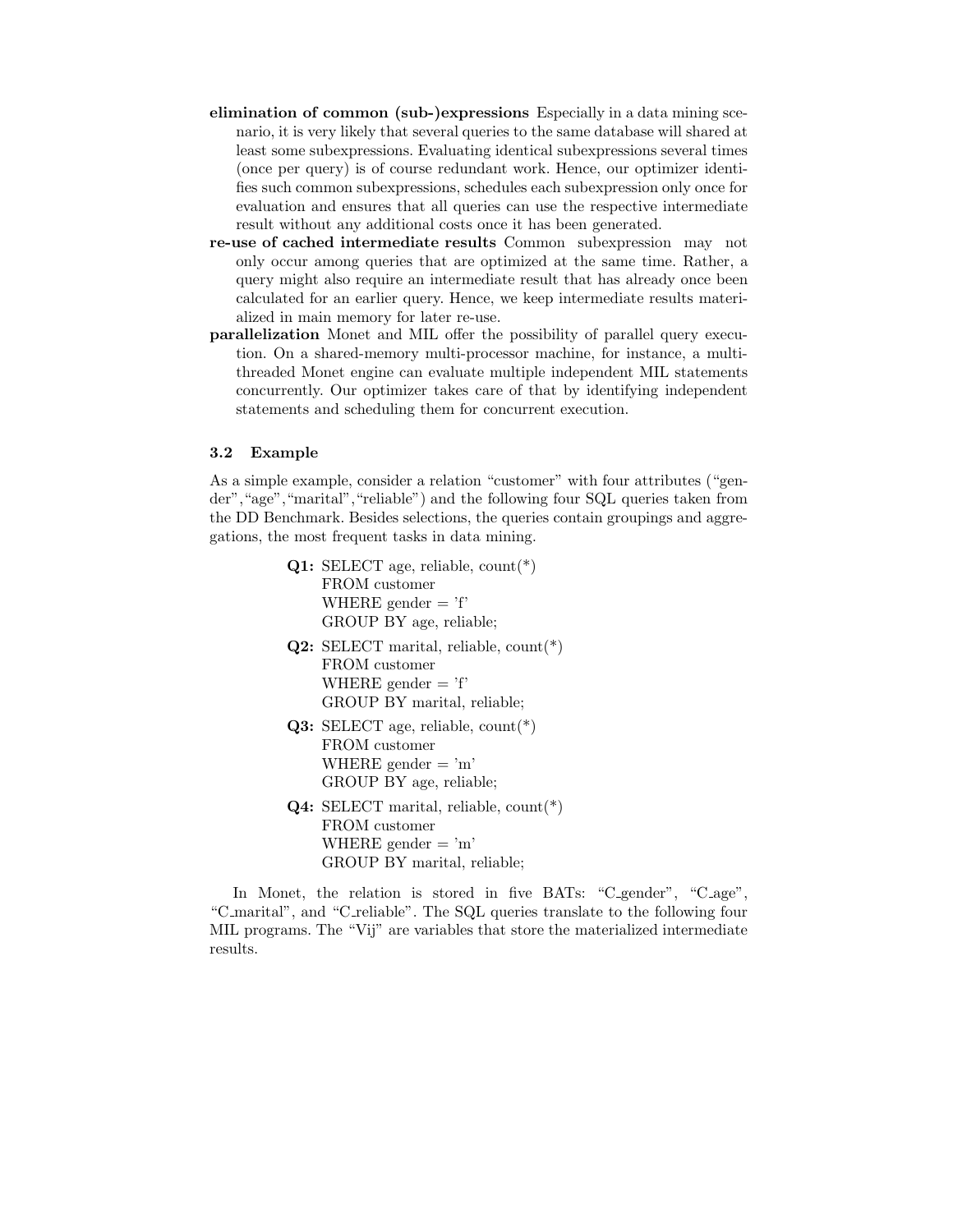**P1:**  $V11 := CT$ group $(C \text{ age})$ ;  $V12 := select(C\_gender, 'f');$  $V13 := semijoin(C$  reliable,  $V12$ ;  $V14 := C T \text{group}(V11,V13);$  $V15 :=$  histogram $(V14);$ print(C age,C reliable,V15); **P2:**  $V21 := CT$ group(C\_marital);  $V22 := select(C\_gender, 'f');$  $V23 := semijoin(C$  reliable,  $V22$ ;  $V24 := C T \text{group}(V21,V23);$  $V25 :=$  histogram $(V24);$ print(C marital,C reliable,V25); **P3:** V31 :=  $CTgroup(C \text{ age});$  $V32 := select(C \text{ gender}, 'm');$  $V33 := semijoin(C$  reliable,  $V32$ ;  $V34 := C T \text{group}(V31,V33);$  $V35 :=$  histogram $(V34);$ print(C age,C reliable,V35); **P4:**  $V41 := CTgroup(C\_marital);$  $V42 := select(C\_gender, 'm');$  $V43 := semijoin(C$  reliable,  $V42$ ;  $V44 := C T \text{group}(V41,V43);$  $V45 :=$ histogram $(V44)$ ;  $print(C\_marital, C\_reliable, V45);$ 

In MIL, groupings are materialized in a cross-table BAT that holds in the head column identifiers of all objects of interest, and in the tail a unique group identifier. The "CTgroup" operators construct such cross-tables. The unary "CTgroup" is executed on an [OID,value] BAT. It returns an [OID,OID] BAT with the same head column as the input and a group-id in the tail column for each BUN. Each group-id is chosen from the collection of OIDs from the head of its group members. The binary "CTgroup" refines a cross-table by subdividing the groups according to an additional [OID,value] BAT.

The "histogram" operation creates a histogram of the tail values of a BAT. It returns a BAT with each distinct tail value of the input in its head column and the number of occurances of that value in its tail column. Applied on a cross-table, the histogram calculates the group sizes.

The "print" operation finally performs a multi-BAT equi-join on the head columns, printing a multi-column table consisting of the respective tail columns. In our example, "print" creates the required query result, a table that consists of the grouping attributes and the group sizes.

The operations "CTgroup(C age)", "CTgroup(C marital)", "se $lect(C\text{-gender}, 'f')''$ , and "select(C-gender, $'m')''$  occur twice creating pairwise identical results V11*≡*V31, V21*≡*V41, V12*≡*V22, and V32*≡*V42. Hence, "semijoin(C reliable, V12)" and "semijoin(C reliable, V22)" are identical as well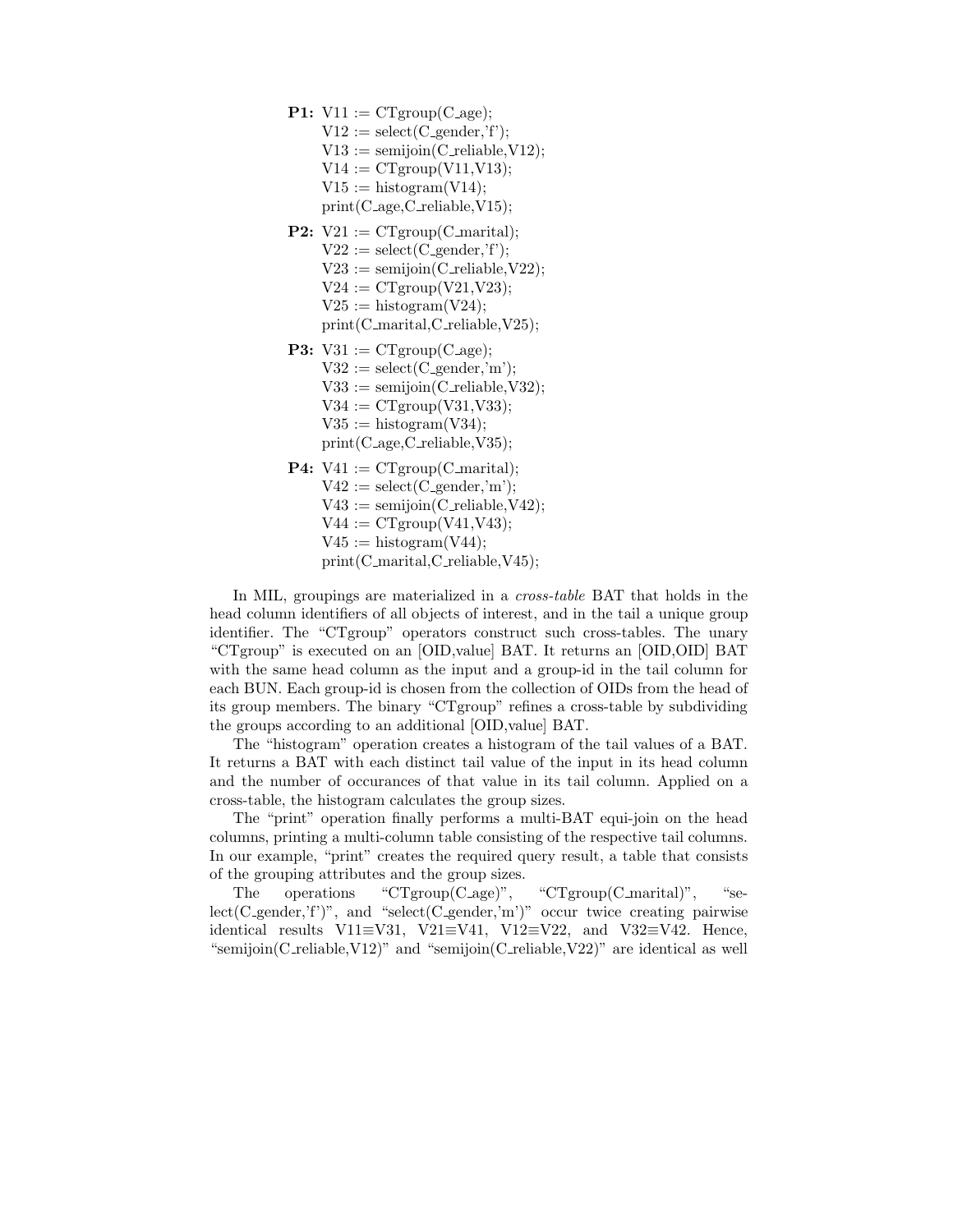as "semijoin(C\_reliable,V32)" and "semijoin(C\_reliable,V42)". The multi-query optimizer has to detect these commonalities and avoid redundant work.

#### **3.3 Implementation**

The optimizer takes a stream of MIL statements as input. This stream is the merged output of several applications (or multiple mining threads) and contains a set of queries, each optimized in isolation. The optimizer stores the queries in a dependency graph. Each distinct MIL statement makes up a node of the graph. The nodes are connected by directed edges representing the data dependencies between the nodes (i.e., the MIL statements). Hence, the dependency graph forms a directed acyclic graph (DAG).

**Elimination of Common Subexpressions** At database startup time, the dependency graph consists of a set of non-connected nodes. Each of these nodes represents a persistent BAT stored in the database. When receiving input, the optimizer adds a new node for each distinct MIL statement. The node then represents the intermediate result created by that very MIL statement. Additionally, the optimizer adds edges to the dependency graph, representing the dependency of an intermediate results on the parameters (i.e., persistent BATs and previous intermediate results) of the respective MIL statement. To eliminate common subexpressions, the optimizer identifies identical MIL statements by their signature (i.e., operator name and parameters) and maps them to the same node in the dependency graph. Hence, each distinct intermediate result occurs only once in the dependency graph.

Figure 3 shows the dependency graph for our simple example. The equivalent operations are identified and mapped to a single node.

**Parallelization** When the execution engine becomes idle, the optimizer scans the dependency graph for independent statements to be executed next. Independent statements are nodes that depend only on persistent BATs or on intermediate results already calculated. In other words, independent statements are ready to be evaluated immediately. For each independent node, the optimizer checks whether there is a linear path starting at the independent node, whose nodes successively become independent as soon as their very predecessor in the path is executed. If such a path exists, all nodes of that path (including the original independent node) are gathered into a single task. Otherwise, the task consists only of the original node. All statements within a task are evaluated sequentially according to their dependencies. Gathering linear paths into sequential tasks ensures that intermediate results are used as soon as possible and preferably by the same thread/CPU that created them. Parallelism is exploited by sending several/all independent tasks to the execution engine to be evaluated concurrently, each by a separate thread.

The grey-shadings in Figure 3 depict sequential tasks and parallel blocks. The optimized MIL program is given in Figure 4. Operations within a sequential task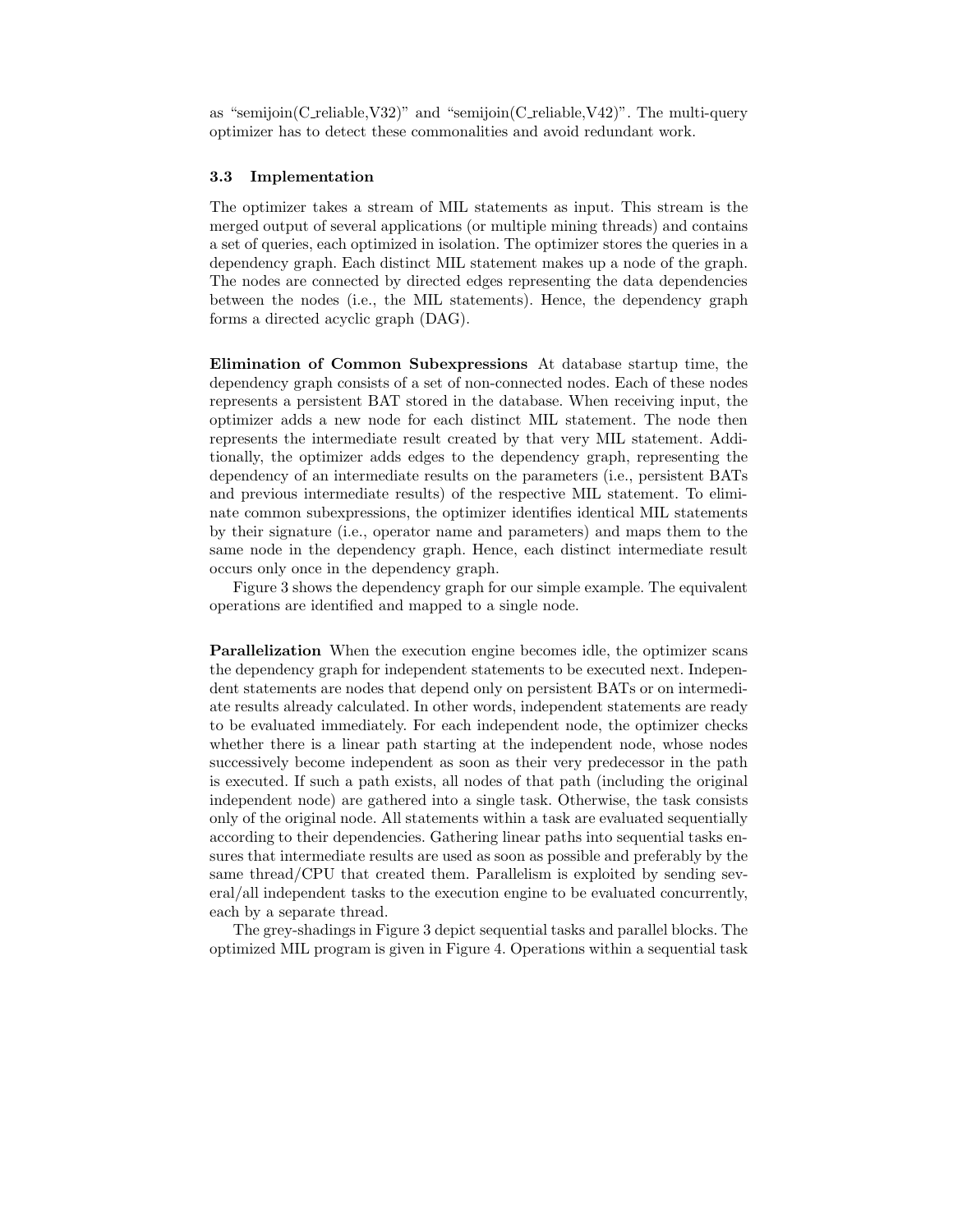

**Figure 3.** Sample Dependency Graph

("*{*...*}*") are are executed one after another. All operations or tasks within a parallel block ("*{|* ... *|}*") are executed concurrently.

**Re-use of Cached Intermediate Results** The execution engine keeps all intermediate results materialized in main memory. Hence, they are instantly available for later re-use.<sup>1</sup>

By annotating the nodes in the dependency graph appropriately, the optimizer keeps track of which intermediate results are already available and which statements still need to be executed. Thus, the optimizer can easily detect, when a new statement requests an intermediate result that has already been calculated earlier.

# **4 Experiments**

To analyze the benefits of multi-query optimization in a data mining scenario, we run experiments using the DD Benchmark [BRK98]. The DD Benchmark creates a typical Data Mining workload. It consists of 5 batches of queries, 133 queries altogether. All queries perform selections, groupings, and aggregations on a subset of the attributes of a single relational table. The query batches mimic the behavior of a beam-search algorithm to generate decision trees.

To run the DD Benchmark against the Monet database, we use the MIL programs as generated by Data Distilleries' mining tool Data Surveyor. In this form, the whole DD Benchmark consists of some 1200 MIL statements altogether.

 $1$  Currently, we implicitly assume an unlimited memory capacity. Cache management facilities are to be added in the near future (cf. Section 5).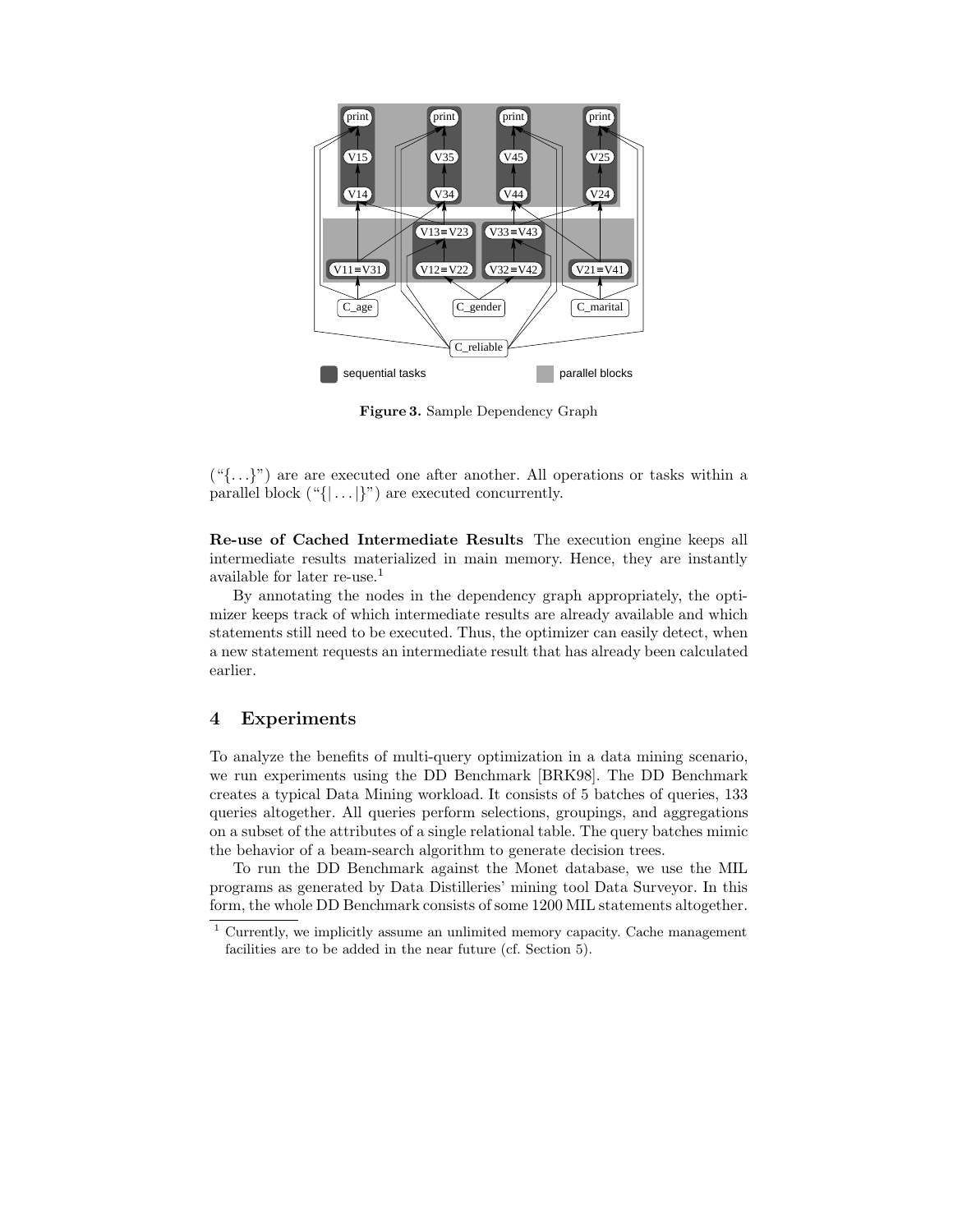```
{|
     {
         V11 := CTgroup(C_age);}{
         V12 := select(C\_gender, 'f');V13 := semijoin(C-reliable, V12);
     }{
         V32 := select(C\_gender, 'm');V33 := semijoin(C_{reliable}, V32);}{
         V21 := C T \text{group}(C \text{.} marital);
     }
|}{|
     {
         V14 := C Tgroup(V11,V13);
        V15 := histogram(V14);print(C age,C reliable,V15);
     }{
         V34 := C T \text{group}(V11,V33);V35 := histogram(V34);print(C age,C reliable,V35);
    }{
         V24 := C T \text{group}(V21,V13);V25 := histogram(V24);print(C marital,C reliable,V25);
     }{
         V44 := C T \text{group}(V21,V33);V45 :=histogram(V44);
        print(C marital,C reliable,V45);
     }
|}
```
**Figure 4.** Optimized MIL Program

Table 1 compares the performance of executing the non-optimized and the optimized MIL program running a single-threaded Monet server on an Intel PentiumII 400 MHz based PC with 512 MB main memory.

The results show, that our optimizer is able to detect overlap among the queries and eliminate common subexpressions (i.e., redundant work) efficiently. The total optimization overhead is approximately 400 milliseconds, i.e., negligible. The improvements increase with each additional batch of queries, as the execution can then benefit from re-using previously calculated intermediate results. In batch 4, the number of instructions that is actually executed is reduced by factor 5.1, the elapsed time it even reduced by factor 17.3. The overall improvement for the whole benchmark is factor 3.7.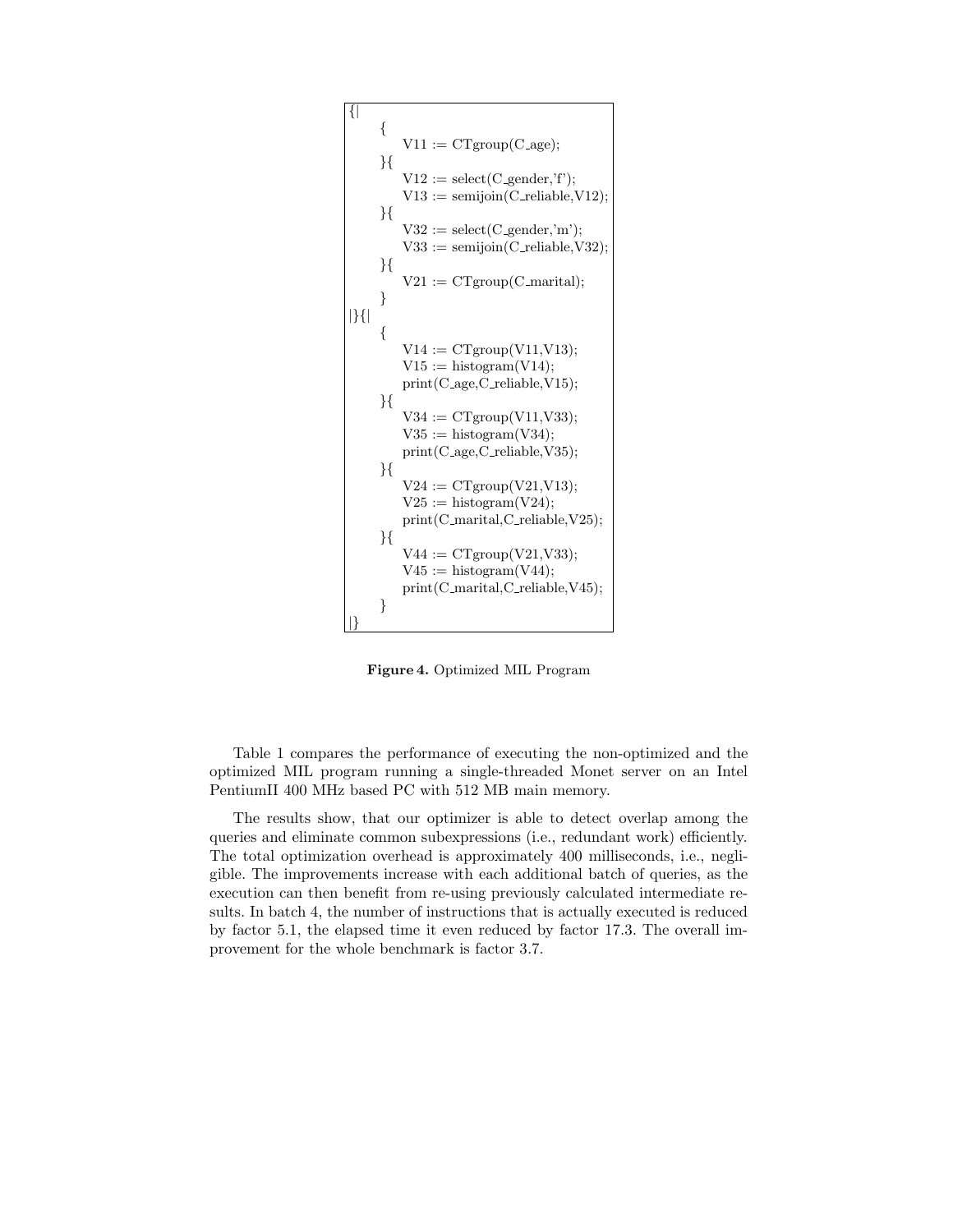| batch         | non-optimized |         | optimized |                                                  | improvement (factor) |      |
|---------------|---------------|---------|-----------|--------------------------------------------------|----------------------|------|
|               | #             |         |           | stat's time $[ms]]#$ stat's time $[ms]]#$ stat's |                      | time |
|               | 14            | 1.940   | 14        | 1.940                                            | 1.0                  | 1.0  |
|               | 18            | 4,864   | 12        | 3.339                                            | $1.5\,$              | 1.5  |
| $\mathcal{P}$ | 345           | 43,350  | 135       | 17,444                                           | 2.6                  | 2.5  |
| 3             | 444           | 38,621  | 114       | 7,059                                            | 3.9                  | 5.5  |
| 4             | 447           | 27,802  | 87        | 1,608                                            | 5.1                  | 17.3 |
| $0 - 4$       | 1,268         | 116,578 | 362       | 31,898                                           | 3.5                  | 3.7  |

**Table 1.** Experimental Results: sequential Monet Server on PC

**Table 2.** Experimental Results: sequential Monet Server on Origin2000

| batch   | non-optimized |         |     | optimized                                                   | improvement (factor) |      |
|---------|---------------|---------|-----|-------------------------------------------------------------|----------------------|------|
|         |               |         |     | # stat's time [ms] $  #$ stat's time [ms] $  #$ stat's $  $ |                      | time |
|         | 14            | 1,664   | 14  | 1,664                                                       | $1.0\,$              | 1.0  |
|         | 18            | 3,926   | 12  | 2,615                                                       | 1.5                  | 1.5  |
| 2       | 345           | 39,811  | 135 | 15,574                                                      | 2.6                  | 2.6  |
| 3       | 444           | 36,429  | 114 | 6,382                                                       | 3.9                  | 5.7  |
| 4       | 447           | 26,889  | 87  | 1,422                                                       | 5.1                  | 18.9 |
| $0 - 4$ | 1,268         | 108,720 | 362 | 27,795                                                      | 3.5                  | 3.9  |

We ran the same experiments on an SGI Origin2000 with 24 MIPS R12000 CPUs (300 MHz) and 48 GB of main memory. Table 2 shows the results using a single-threaded Monet server. The improvements are similar to those on the PC.

Table 3 depicts the results using a multi-threaded Monet server, i.e., using parallel execution. In the non-optimized version, each query forms a sequential task. All queries within one batch are independent and can be evaluated concurrently. With increasing degree of parallelism, the improvement of the optimized version over the non-optimized version slightly decreases. The reason being that most improvement is gained from the fact that several statements can re-use an intermediate result that is created only once. The Origin2000 is a ccNUMA machine with distributed shared memory. Thus, memory access costs differ significantly between local and remote memory access. With higher parallelism, it becomes more likely, that a thread re-uses a result that has been created by another thread, and is hence stored on another (remote) CPU board. But even with 9 threads, the improvement is still factor 2.5.

Finally, Figures 5 and 6 show the speedup curves for the non-optimized and the optimized version, respectively. Both figures show 6 speedup curves, 5 of them representing the individual performance of each batch and the last one representing the overall performance.

In both cases, batch 0 and batch 1 show rather limited speedup. This is due to the fact that the two batches contain only 7, respectively 6, queries. The other batches consist of more that 30 queries each, i.e., there is sufficient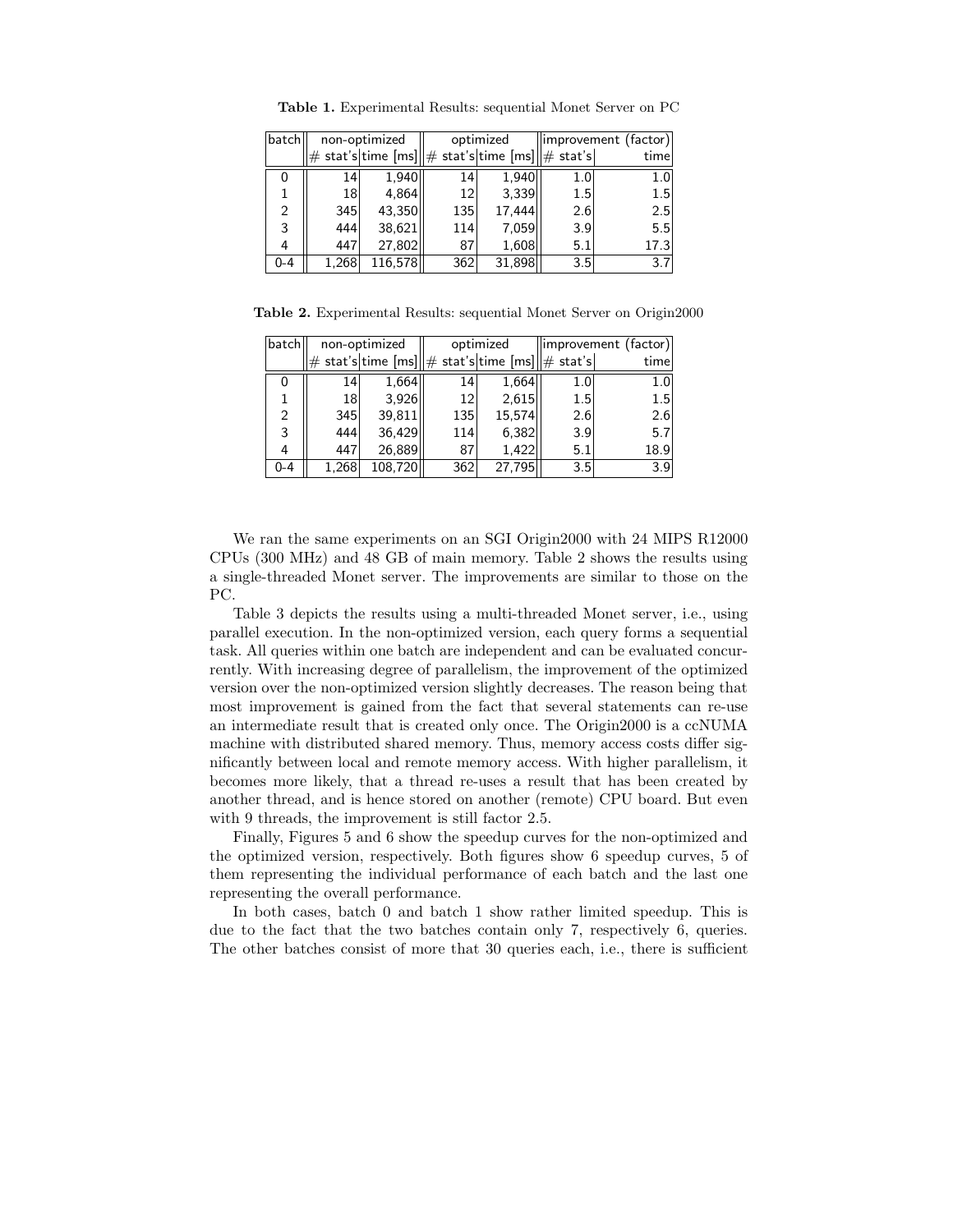|  |   | threads non-optimized optimized limprovement |                         |          |
|--|---|----------------------------------------------|-------------------------|----------|
|  |   |                                              | time $[ms]$ time $[ms]$ | (factor) |
|  | 1 | 108,720                                      | 27,795                  | 3.9      |
|  | 2 | 54,944                                       | 15,598                  | 3.5      |
|  | 3 | 39,089                                       | 12,221                  | 3.2      |
|  | 4 | 30,288                                       | 9,451                   | 3.2      |
|  | 5 | 25,874                                       | 8,893                   | 2.9      |
|  | 6 | 21,934                                       | 7,549                   | 2.9      |
|  |   | 19,793                                       | 7,670                   | 2.6      |
|  | 8 | 18,587                                       | 7,072                   | 2.6      |
|  | 9 | 18,808                                       | 7,436                   | 2.5      |

**Table 3.** Experimental Results: parallel Monet Server on Origin2000



**Figure 5.** Speedup: non-optimized

**Figure 6.** Speedup: optimized

potential for parallelism. Doing redundant work on local data in parallel, the nonoptimized version achieves near-linear speedup for the remaining batches and for the overall performance. The optimized version, however, avoids redundant work. Hence, several threads might re-use the same intermediate result, causing remote memory access (see above). Although there is sufficient potential for parallelism, the extra costs for remote memory access limit the achievable speedup on a ccNUMA machine.

# **5 Conclusion and future research**

In this paper, we showed that data mining applications provide some inter-query optimization potentials that traditional query optimizers cannot exploit. We proposed and implemented an application-independent inter-application multiquery optimizer. The optimizer avoids redundant work by eliminating common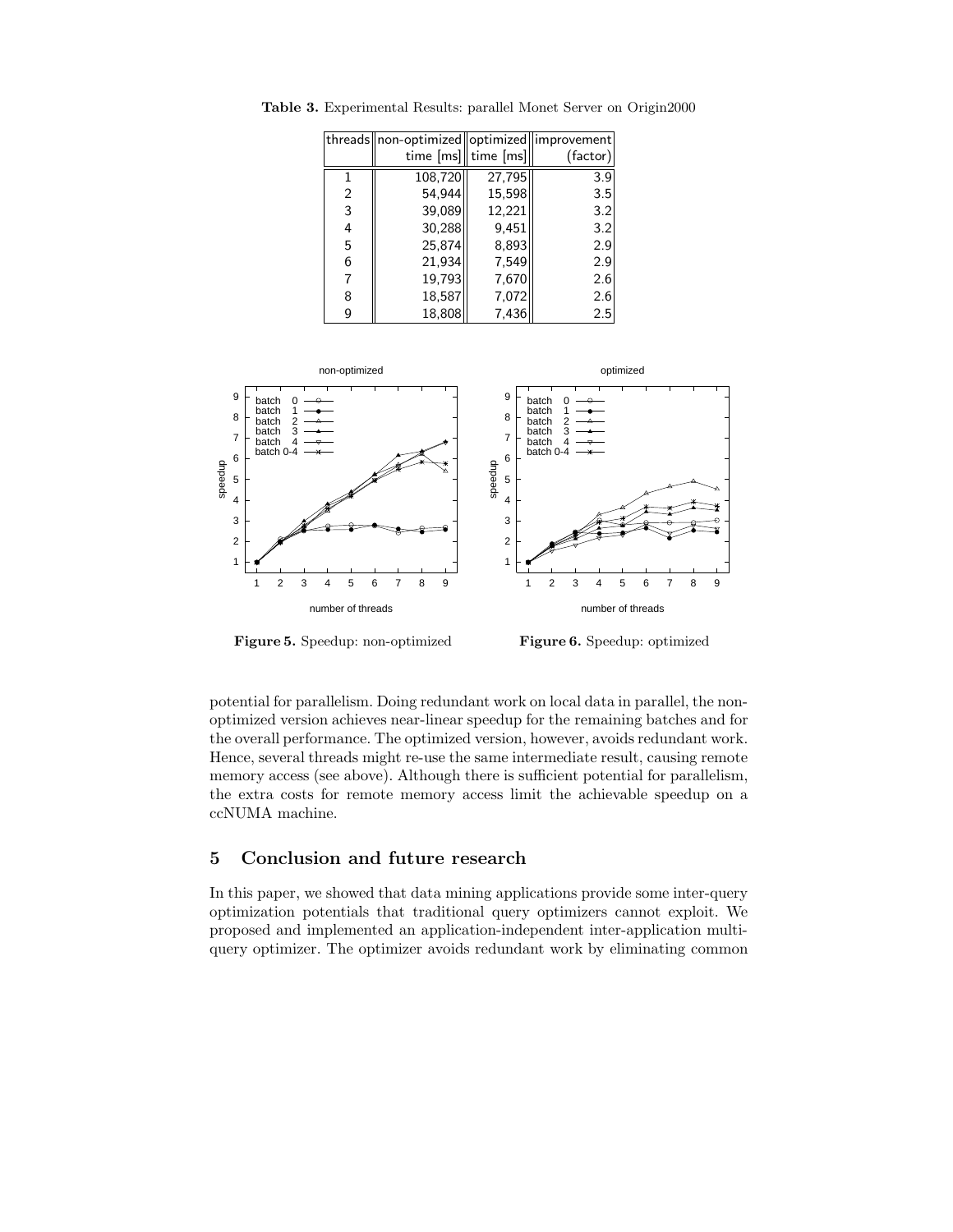subexpressions and re-using cached intermediate results. Performance experiments with the Drill Down Benchmark showed, that the optimizer yields significant improvements of up to factor 4, while causing hardly any optimization overhead.

The architecture provides an outlook on the novel three-tier optimization scheme under development for the Monet DBMS. The underlying hypothesis is that by breaking the optimizer into distinct tiers, we can both simplify the optimization process at each level and further benefit from the inter- and intraapplication dependencies. This approach has already been shown beneficial at the operational level in [BK95, BK99] and at the tactical level in this paper.

The research agenda for the tactical optimizer includes the following nearterm extensions:

- **cache management** Main memory capacity—although constantly growing is not unlimited. Hence, the result cache will exceed (real) main memory capacity, eventually. To prevent this, cache management is necessary to decide when and which (old) results to discard in order to create space for new results. We plan to investigate several strategies, mainly focusing on taking into account the costs for (re-) creating the results and the benefits of keeping certain results.
- **re-using supersets** Currently, the optimizer is limited to identify and re-use equivalent intermediate results, only. Additionally, it is also beneficial to re-use the smallest superset of a requested intermediate result in case the equivalent result is not available, provided that using the superset is cheaper that using the original persistent BAT.
- **pattern rewriting** Finally, we will extend the optimizer with 'peephole optimization rules' to detect certain patterns in the MIL sequence, respectively in the dependency graph, in order to replace them with less expensive ones. This approach releases the applications from taking care of any tactical optimization. Instead, applications only need to generate straightforward MIL code. The tactical optimizer then takes care of optimizing the code before actually executing it. In particular, when the Monet engine is extended by a new operator that implements a sequence of operators more efficiently, it will enable arbitrary applications to use the new implementation, without changing the applications; the application even doesn't have to know about the existence of the new operator.

In general, many of the decisions that have to be taken by these extensions at run time cannot be formulated as static rules or heuristics. Hence, we will provide the optimizer with the required cost information to support its decisions.

Acknowledgements. We would like to thank Florian Waas for his contributions to a prototype of the multi-query optimizer.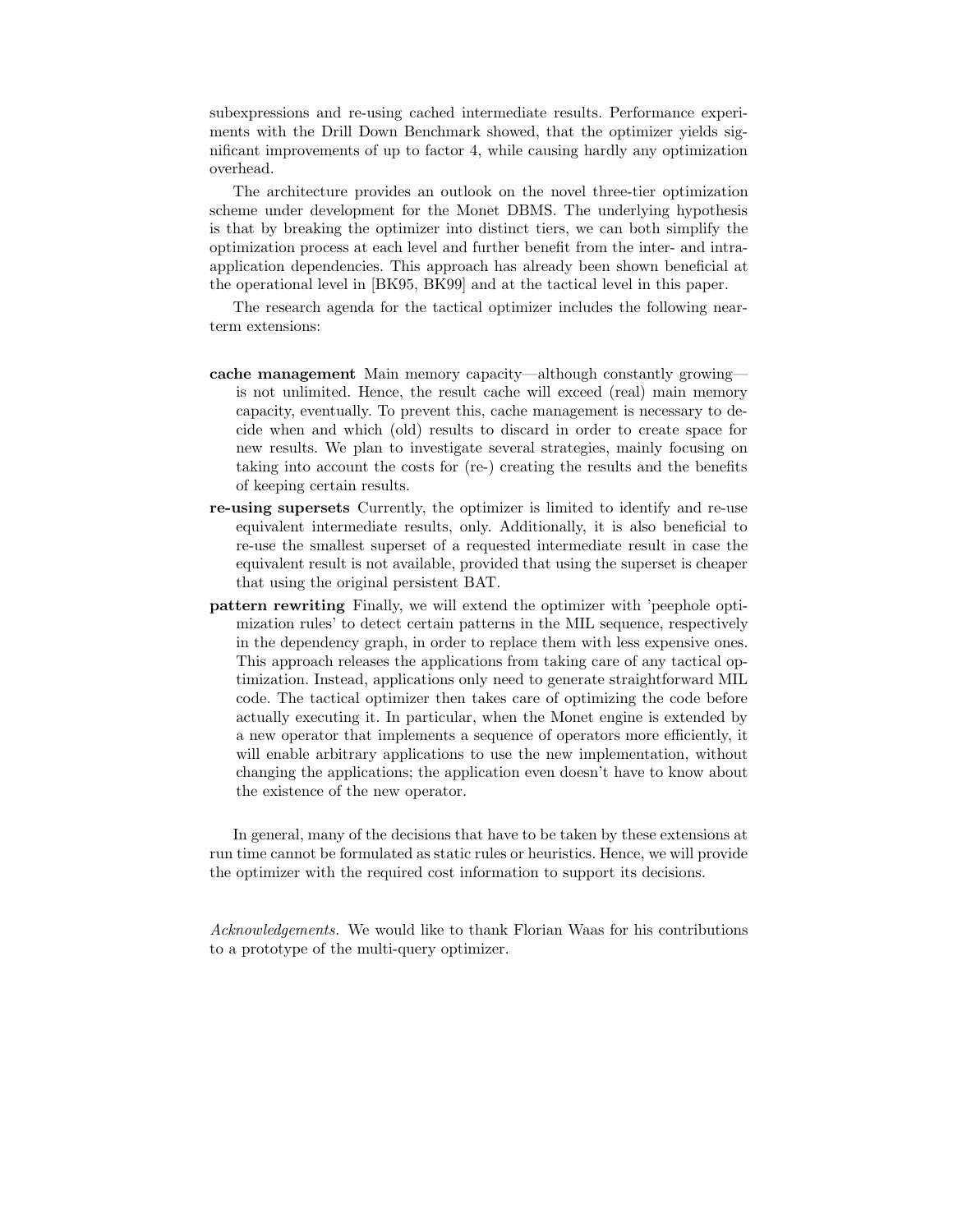# **References**

- [AR92] J. R. Alsabbagh and V. V. Raghavan. A Framework for Multiple-Query Optimization. In Proc. Research Issues on Data Eng.: Transaction and Query Processing, Tempe, AZ, USA, February 1992.
- [BK95] P. Boncz and M. Kersten. Monet: An Impressionist Sketch of an Advanced Database System. In Proc. Basque International Workshop on Information Technology, San Sebastian, Spain, July 1995.
- [BK99] P. Boncz and M. Kersten. MIL Primitives For Querying a Fragmented World. The VLDB Journal, 8(2), October 1999.
- [BMK99] P. Boncz, S. Manegold, and M. Kersten. Database Architecture Optimized for the New Bottleneck: Memory Access. In Proc. of the Int'l. Conf. on Very Large Data Bases, pages 54–65, Edinburgh, Scotland, UK, September 1999.
- [BRK98] P. Boncz, T. Rühl, and F. Kwakkel. The Drill Down Benchmark. In Proc. of the Int'l. Conf. on Very Large Data Bases, pages 628–632, New York, NY, USA, June 1998.
- [CD98] F.-C. F. Chen and M. H. Dunham. Common Subexpression Processing in Multiple Query Processing. IEEE Trans. on Knowledge and Data Eng., 10(3):493–499, May/June 1998.
- [CK85] G. P. Copeland and S. Khoshafian. A Decomposition Storage Model. In Proc. of the ACM SIGMOD Int'l. Conf. on Management of Data, pages 268–279, Austin, TX, USA, May 1985.
- [CM86] U. S. Chakravarthy and J. Minker. Multiple Query Processing in Deductive Databases using Query Graphs. In Proc. of the Int'l. Conf. on Very Large Data Bases, pages 384–390, Kyoto, Japan, August 1986.
- [Fin82] S. J. Finkelstein. Common Expression Analysis in Database Applications. In Proc. of the ACM SIGMOD Int'l. Conf. on Management of Data, pages 235–245, Orlando, FL, USA, June 1982.
- [GLPK94] C. A. Galindo-Legaria, A. Pellenkoft, and M. Kersten. Fast, Randomized Join-Order Selection – Why Use Transformations? In Proc. of the Int'l. Conf. on Very Large Data Bases, pages 85–95, Santiago, Chile, September 1994.
- [IK84] T. Ibaraki and T. Kameda. Optimal Nesting for Computation N-Relational Joins. ACM Trans. on Database Systems, 9(3), September 1984.
- [IK90] Y. E. Ioannidis and Y. C. Kang. Randomized Algorithms for Optimizing Large Join Queries. In Proc. of the ACM SIGMOD Int'l. Conf. on Management of Data, pages 312–321, Atlantic City, NJ, USA, May 1990.
- [Jar85] M. Jarke. Common Subexpression Isolation in Multiple Query Optimization. In W. Kim, D. S. Reiner, and D. S. Batory, editors, Query Processing in Database Systems, pages 191–205. Springer-Verlag, 1985.
- [KDB94] M. H. Kang, H. G. Dietz, and B. Bhargava. Multiple-query optimization at algorithm-level. Data and Knowledge Engineering, 14(1), November 1994.
- [RC88] A. Rosenthal and S. Chakravarthy. Anatomy of a Modular Multiple Query Optimizer. Proc. of the Int'l. Conf. on Very Large Data Bases, pages 230– 239, 1988.
- [SAC<sup>+</sup>79] P. G. Selinger, M. M. Astrahan, D. D. Chamberlin, R. A. Lorie, and T. G. Price. Access Path Selection in a Relational Database Management System. In Proc. of the ACM SIGMOD Int'l. Conf. on Management of Data, pages 23–34, Boston, MA, USA, May 1979.